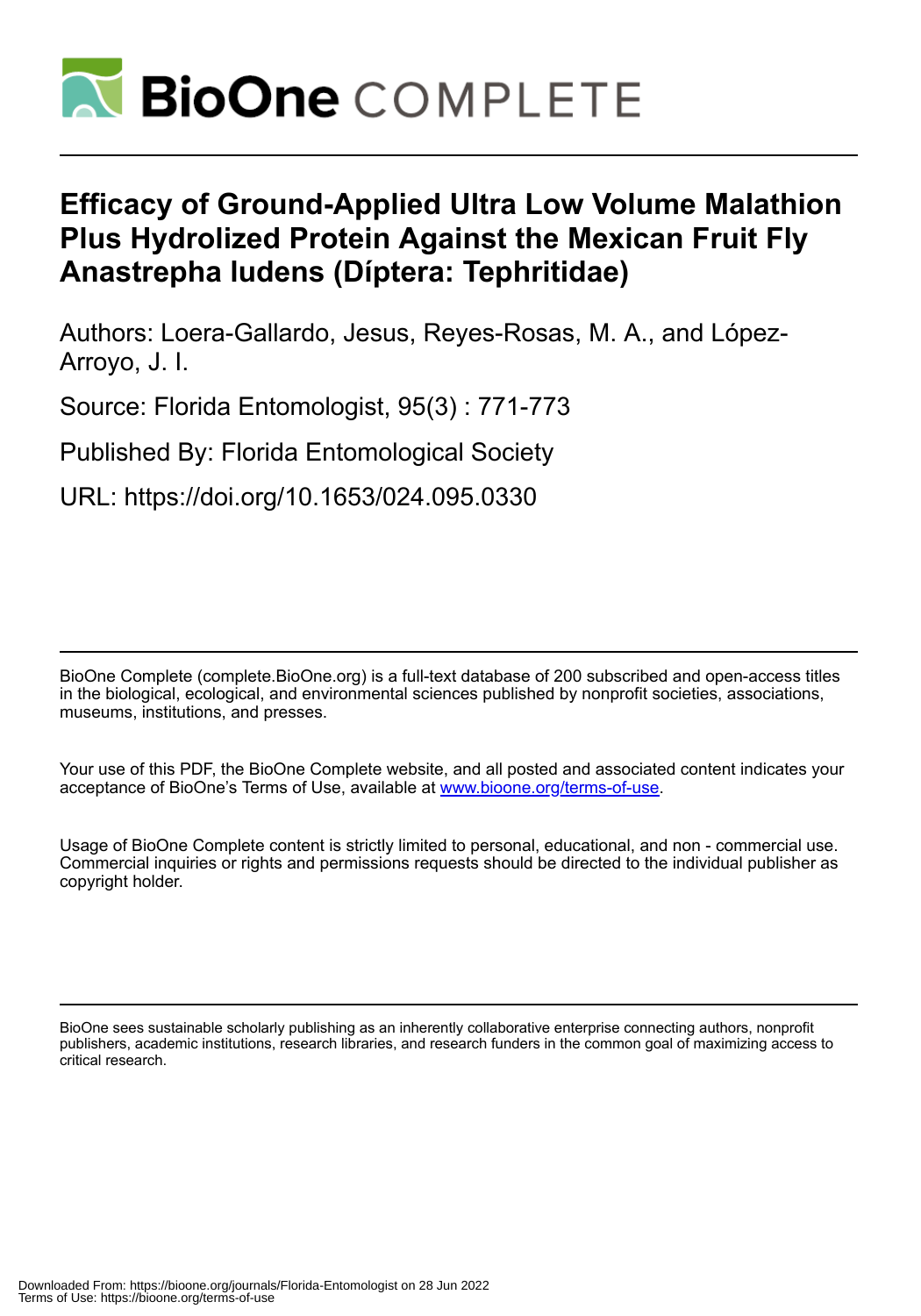## EFFICACY OF GROUND-APPLIED ULTRA LOW VOLUME MALATHION PLUS HYDROLIZED PROTEIN AGAINST THE MEXICAN FRUIT FLY *ANASTREPHA LUDENS (*DÍPTERA: TEPHRITIDAE)

JESUS LOERA-GALLARDO<sup>1,\*</sup>, M. A. REYES-ROSAS<sup>1</sup> AND J. I. LÓPEZ-ARROYO<sup>1</sup>

1 Instituto Nacional de Investigaciones Forestales Agrícolas y Pecuarias Carretera Matamoros-Reynosa, km 61, Cd. Río Bravo, Tamaulipas, 88900, Mexico

\*Corresponding author; E-mail: loera28@hotmail.com

In Mexico on 10% of the agricultural land, 32 species of fruit crops are grown (Gutierrez-Samperio et al*.* 1993), among which mango (*Mangifera indica* L.; Sapindales: Anacardiaceae) and orange (*Citrus* × *sinensis* (L.) Osbeck; Sapindales: Rutaceae) predominate (SIAP 2009). Production and marketing of these fruits, among others, is threatened by several species of *Anastrepha* of which *A. ludens*, the Mexican fruit fly, is the most important economically (Hernández-Ortiz 1992; Enkerlin et al. 1989; Aluja, 1994; Aluja et al. 1996; Norrbom 2004; Gazit et al. 2004). For chemical control of this insect, malathion and Spinosad GF-120™ are the only insecticides approved (CICOPLAFEST 2004); and for ground application it is recommended that the mixture, 1 L of Malathion 1000 EC + 4 L hydrolized protein + 95 L water, be applied to the foliage at a rate of 150 to 300 mL per tree, in alternate rows every 7 to 10 d (CESAVESIN, 2011).

A study was conducted to determine the effectiveness of ultralow volume ground application of malathion + hydrolyzed protein to citrus tree trunks to control *A. ludens* in 'Valencia' orange groves planted at 8 × 4 m at Hidalgo, Tamaulipas, Mexico ( $24^{\circ}$  9' 18" N, 1° 5' 12" W). This experiment was conducted from 31 Oct 2010 to 16 Apr 2011.

The details of the 6 treatments are shown in Table 1, Malathion 50, 515 g of a.i./L, (Agricultura Nacional, Guadalajara, Jalisco, Mexico), Malathion 1000, 1000 g of a.i./L (Velsimex S. A. de C. V. Mexico City), and the hydrolyzed protein, Winner 360® (IQcitrus, Mexico City) included as an attractant.

When water was added, the dosage per ha was 10.0 L of the mixture, otherwise, it was 1.0 L/ha (Table 1). The plot size was 1 ha, and the treatments were replicated 4 times. The 4 replications were separated by 50 m between adjacent blocks. Treatments were arranged in a completely randomized design. Only 144 trees, which corresponded to the alternate tree rows, were treated. Treatments were applied through a 10 L capacity hand operated backpack sprayer using a solid stream spray nozzle 2003HVD-SS (JTC Spraying & Purification Technology Co., Ltd., Zhejiang, China). To apply the amount needed on each tree, in absence of a pressure gauge, 20 discharges of the formulation were made into a graduated container. This calibration was done twice, every time before each application, and the volume measured until the corresponding dosage per tree was obtained. No mean droplet size was measured. While spraying the trees, the sprayer was continuously pumped. This is a common practice in more than the 50% of the 30,000 ha of groves in Tamaulipas, Mexico.

During the 4 weeks before the initiation of the experiment, 2 multilure traps/treatment, each baited every week with 3 torula yeast pellets, were installed in 2 central trees 16 m apart in order to determine the pre-treatment fly population density (Aluja 1993; Martinez et al. 2007; OIEA 2005).

Evaluation of results was based on the number of flies captured in these same traps, and the catch was recorded every week until the end of the experiment. Traps were serviced on 31 Oct; 6, 13, 20 and 26 Nov; 4, 11, 18 and 25 Dec; 2, 8, 15, 22 and 29 Jan; 5, 12, 19, and 26 Feb; 5, 12, 19 and 25 March; and 2, 9, and 16 April. Data on the numbers of flies captured were transformed by in order to improve the distribution normality. The transformed data were analyzed with ANOVA

TABLE 1. INSECTICIDE MIXTURES, RATES AND FREQUENCIES OF APPLICATION AGAINST THE MEXICAN FRUIT FLY IN VALENCIA ORANGES GROVES AT HIDALGO, TAMAULIPAS, MEXICO, 2011.

| Treatment number | Insecticide mixture                                            | Ratio<br>(v/v) | Rate<br>L/ha | Rate<br>mL/tree | Application<br>frequency |
|------------------|----------------------------------------------------------------|----------------|--------------|-----------------|--------------------------|
| 2                | Malathion 50 + Winner 360 + water<br>Malathion 50 + Winner 360 | 1:4:95<br>1:4  | 10.0<br>1.0  | 70.0<br>7.0     | weekly<br>weekly         |
| 3                | Malathion 50 + Winner 360                                      | 1:4            | 1.0          | 7.0             | biweekly                 |
| $\overline{4}$   | Malathion 1000 + Winner 360                                    | 1:4            | 1.0          | 7.0             | weekly                   |
| $\overline{5}$   | Malathion 1000 + Winner 360                                    | 1:4            | 1.0          | 7.0             | biweekly                 |
| 6                | Absolute check                                                 |                |              |                 |                          |

Downloaded From: https://bioone.org/journals/Florida-Entomologist on 28 Jun 2022 Terms of Use: https://bioone.org/terms-of-use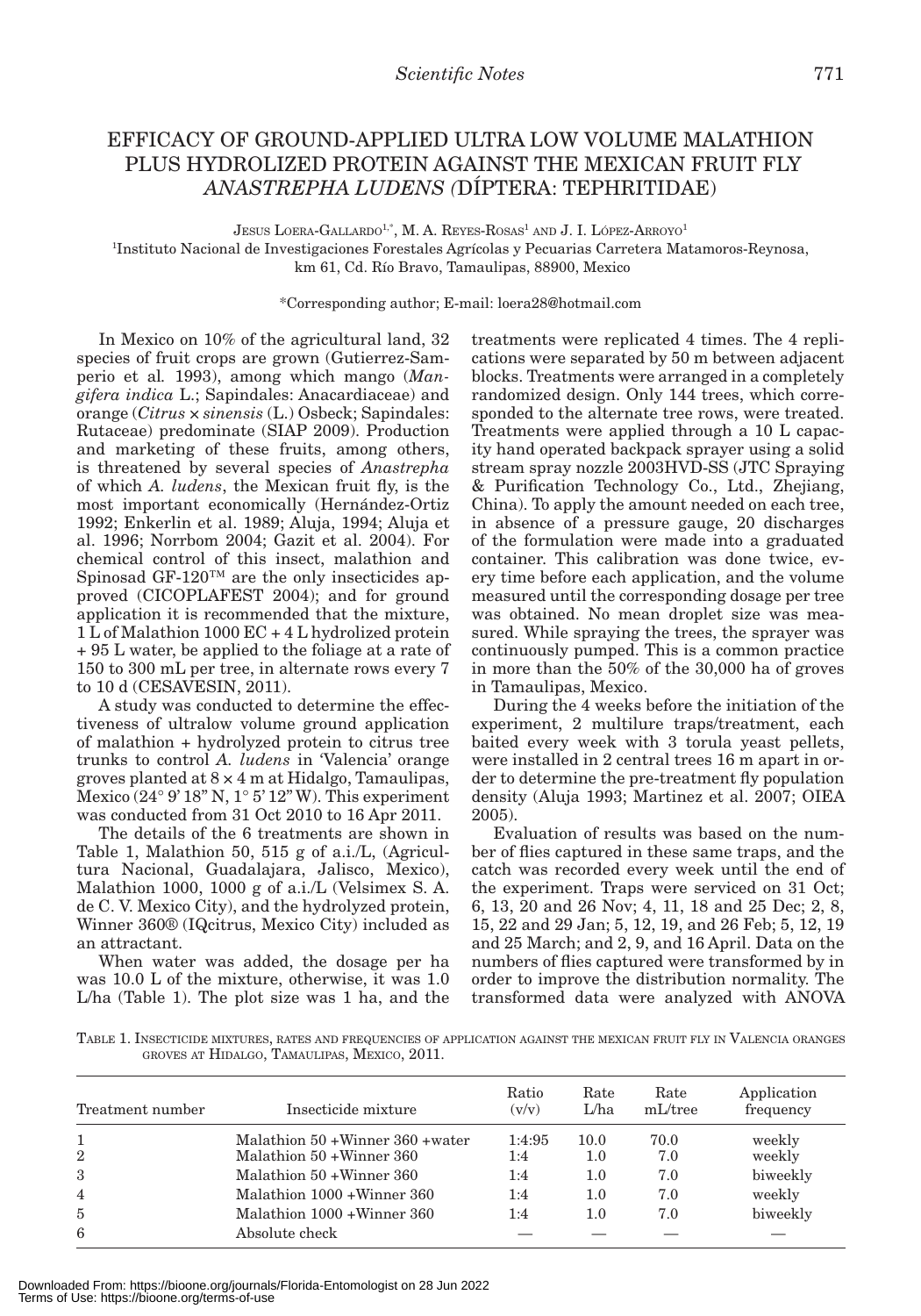

Fig. 1. Average numbers of the Mexican fruit fly, *Anastrepha ludens*, captured per week in Multilure traps baited with torula pellets, after the application of Malathion treatments, in Valencia orange groves, Hidalgo, Tamaulipas, Mexico. 2011. Bars capped with the same letter are not significantly different (LSD,  $\alpha = 0.05$ ).

(SAS, Institute, 1985) and the means were separated by the LSD ( $\alpha$  = 0.05).

Flies captured each previous week were recorded on 8 and 22 Jan, 26 Feb, 5, 19, and 25 Mar, and 2, 9, and 16 Apr. During the 4 weeks that we had operated the traps before the experiment was implemented, only 2 *A. ludens* flies were captured. Therefore we assumed that the flies were distributed uniformly, and we randomly assigned the treatments to the various experimental plots. Both Malathion 50+Winner 360, and Malathion 1000+Winner 360 were applied on a weekly schedule, and the average numbers of captured flies in these two treatments was 0.22 and 0.11, respectively, i.e., not statistically different (Fig. 1); the FTD (flies/trap/day) in these treatments ranged from 0 to 0.07. When the same treatments were applied biweekly, the average of flies captured was 2.0 and 1.33 (Fig. 1), and the highest numbers for FTD were 0.64 and 0.36, respectively. The average of numbers of flies captured in the absolute check and in the Malathion 50+Winner 360+water treatment applied biweekly treatment were 1.88 and 1.66 (Fig. 1), showing their highest FTD at 0.35 and 0.43, respectively.

The treatments applied on a weekly basis were highly effective against the Mexican fruit fly, but the effectiveness of those applied biweekly was not significantly different than the untreated absolute check. When malathion was applied on a weekly basis withholding water from the tank mix significantly improved its efficacy, whereas when water was added as a carrier in the tank mix, the number of fruit flies captured was not significantly less than in the untreated absolute check. In conclusion the ground application with a backpack sprayer of ultralow volume malathion and hydrolyzed protein resulted increased efficacy as well as savings in time and other costs (data not shown).

## **SUMMARY**

Malathion 50 and Malathion 1000 EC were compared for control of the Mexican fruit fly in northeast Mexico. They were mixed with Winner 360 (hydrolyzed protein), and sprayed directly onto the trunks of Valencia oranges trees by means of a backpack sprayer. Ground applications were made weekly or biweekly and with or without water added. Malathion 50+Winner 360 and Malathion 1000+Winner 360, both without water and applied weekly, maintained the lowest numbers of fly captured in multilure traps baited with torula yeast pellets.

## REFERENCES CITED

- ALUJA, S. M. 1993. Manejo integrado de la mosca de la fruta. México: Trillas, 251 pp.
- ALUJA, M. 1994. Bionomics and management of *Anastrepha*. Annu. Rev. Entomol. 39: 155-178.
- ALUJA, M. H., CELEDONIO-HURTADO, P. LIEDO, M. CABRERA, F. CASTILLO, J. GUILLÉN, AND E. RÍOS. 1996. Seasonal population fluctuations and ecological implications for management of *Anastrepha* fruit flies (Diptera: Tephritidae) in commercial mango orchards in southern Mexico. J. Econ. Entomol. 89: 654–667.